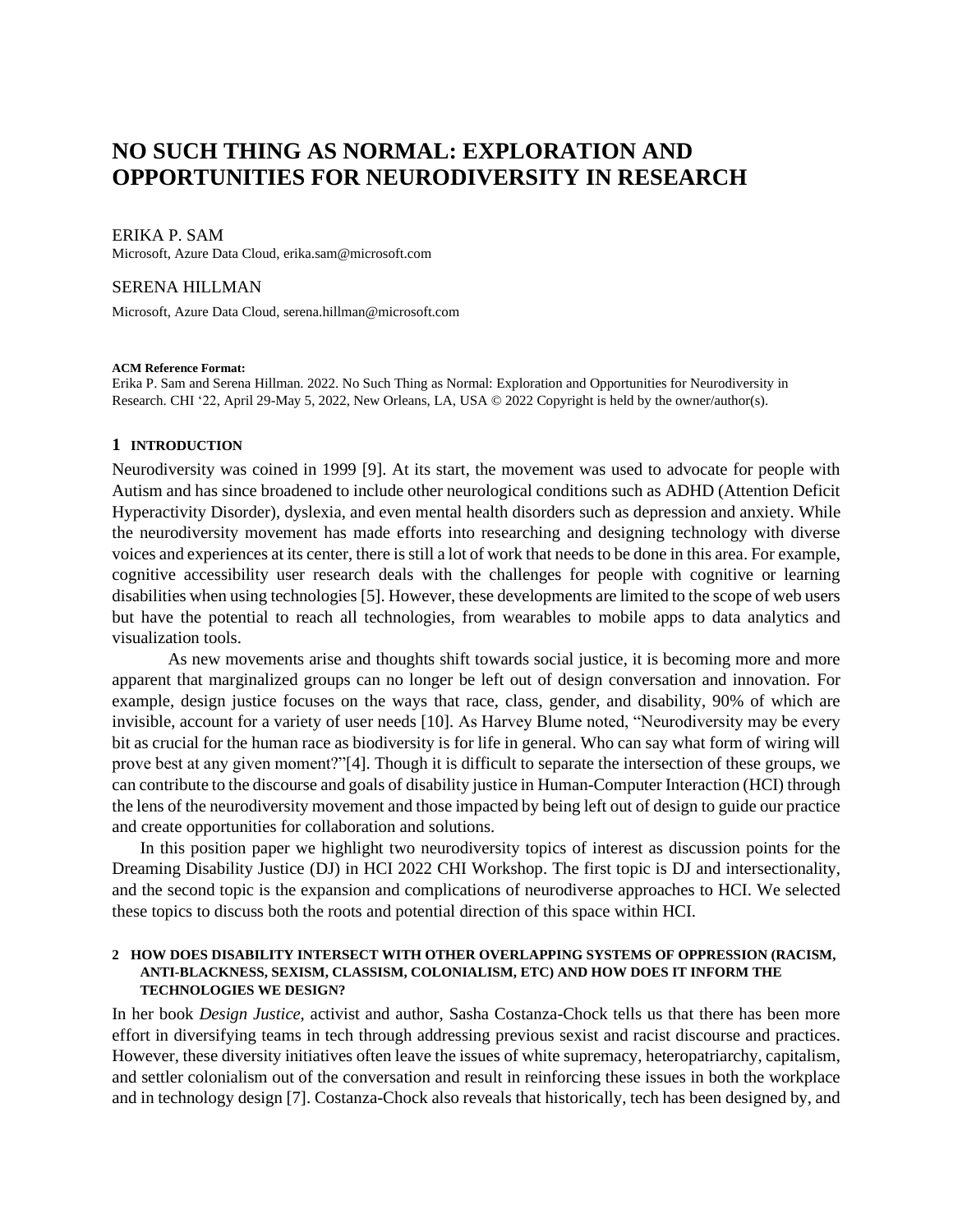for, white males and though the face of the modern workplace may be changing, the largest working racial group in the US is still white men [8]. Though design and the ethnic distribution of the workforce may be seemingly unrelated, they are very much tied together. This is because when creators of new technologies are similar to each other, they may be more likely to build products that meet their needs and not more diverse users [1]. Thus, if the majority of tech workers are white males, they may be likely to design products for other white males.

This bias blind spot is not exclusive to race and gender. For example, neurotypical individuals may not think about how a dyslexic individual experiences a variety of default visualizations within a dashboard. Accessibility, equality, and cultural sensitivity are afterthoughts [1] in a world that centers the white, male, able-bodied, and neurotypical narrative as the source of truth. We do a disservice not only to our products, but to the lived experience of millions by not addressing, amongst many other factors, neurodiversity in HCI. Not only does it reinforce antiquated and often problematic power structures but keeps those negatively impacted as invisible and unheard voices. We believe this to be inherently true for the domain of data and analytics, and thus we ask the question: How can we help research and design teams within data and analytics identify and address problematic power structures?

## **3 HOW DOES DISABILITY JUSTICE EXPAND AND COMPLICATE HUMAN-CENTERED APPROACHES TO HCI RESEARCH?**

While DJ has the potential to do a lot of good in HCI research, it may also disrupt industry norms and complicate current practices. Specifically, when we make the effort to understand neurodiversity, we not only increase our knowledge and subject matter expertise, but we increase the sense of meaning we can make with these underserved communities [1] and acknowledge their experience as legitimate [2]. Some techniques that we can apply here are participatory sense-making [1] to not only facilitate co-creation for neurodiverse individuals, but to create solutions for co-collaboration between "neurotypical" and neurodiverse people [6], and gain a deeper understanding of how to design for their strengths [3, 10]. More traditional interviews and experimentation will, of course, also yield insights. For example, in a 2021 study, researchers found that neurodiverse individuals have an easier time understanding and drawing meaningful insights from stacked bar charts than pie charts when two values were very close [11]. However, current research techniques and tools may work for some individuals but not others. This may complicate how we approach research as we rethink how our methodologies and evaluative measures could exclude neurodiverse individuals and we can work to improve upon them.

Still, DJ may also complicate approaches to HCI research. For example, as researchers in private industry, we are often at the mercy of product deadlines and release schedules. By introducing DJ into our research practice, we run the risk of taking longer to run research to recruit diverse groups that may be difficult to reach and accommodate any potential participant needs. This may impact stakeholder buy-in as they may not think it worthwhile to push deadlines for groups that may not fall in "typical" user groups. Further complications arise because it is extremely difficult to capture everyone in every group when conducting research. It is with these thoughts we identify the following as a discussion topic: How can we make sure we're meeting the needs of neurodiverse groups with the pressures of tight industry deadlines?

## **4 CONCLUSION AND FUTURE WORK**

To integrate disability justice and HCI, we must keep an open discourse and make sure we are bringing the affected communities into these conversations to make sure that design decisions are not made without their input. We cannot disregard their lived experience as it is not only essential to making sure we're designing the right thing, but to empower neurodiverse individuals by giving them a voice in the design process to begin with.